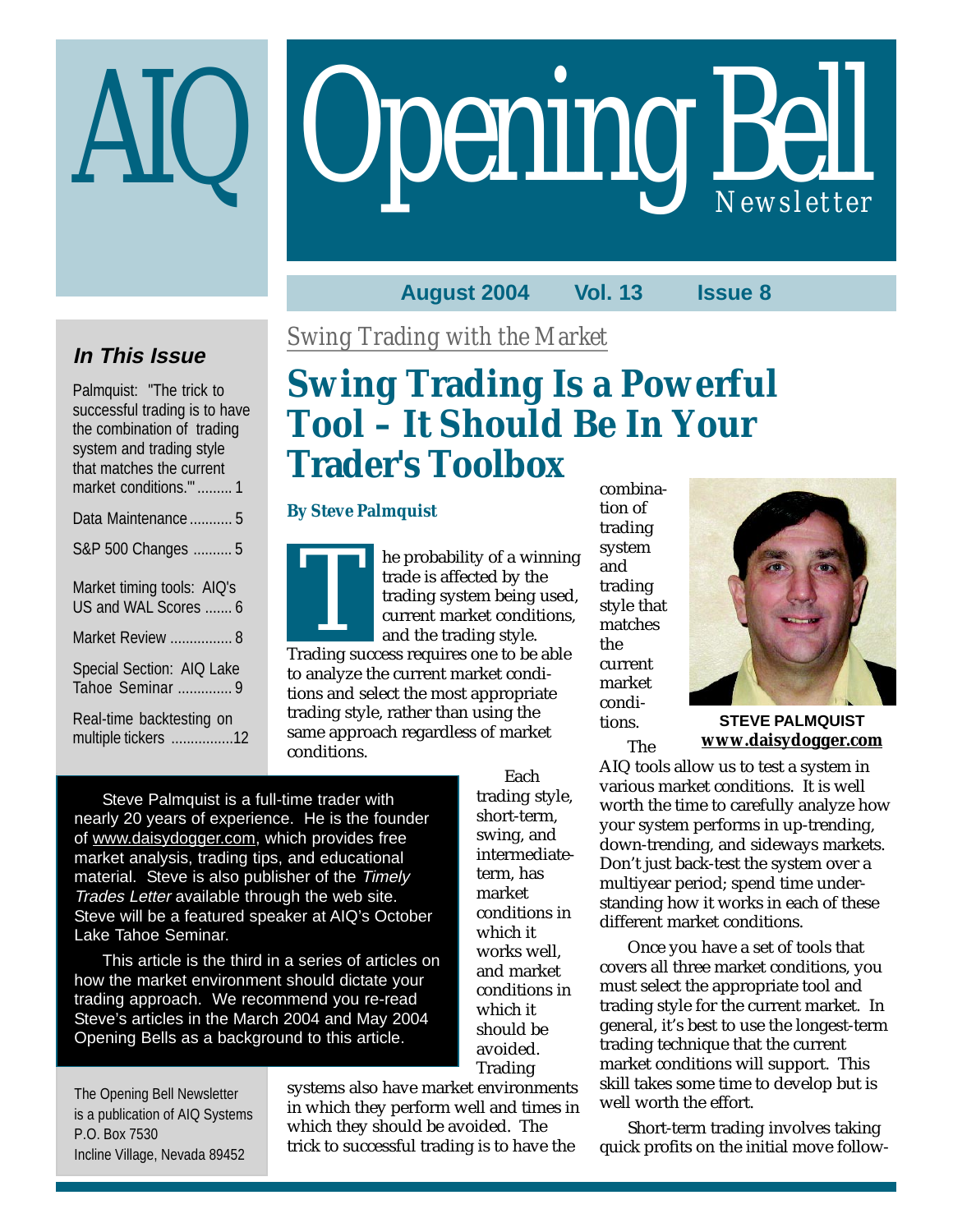#### AIQ Opening Bell August 2004

stop and a fixed dollar target stop.<br>Sk ing a pattern or trendline break. Typical holding periods are onethree days. I usually use both a time Short-term techniques can be profitable in narrow range markets that are ineffective for longer-term techniques.

Swing trading involves using a stop below the low of the set-up pattern, and trailing the stop as the stock moves up. Swing traders try to profit from moves lasting from three days to three weeks. Swing trading works in wide range or trending markets, and usually is more profitable than short-term trading in these types of markets.

Intermediate-term trading is effective when the market is trending, but should generally be avoided in range bound markets. Intermediate-term traders may start with the same patterns and initial stop as swing traders, but will generally hold as long as the overall market conditions remain favorable.

There are three keys to improving swing trading results:

• Analyzing current market conditions

## **AIQ Opening Bell Newsletter**

**David Vomund, Publisher G.R. Barbor, Editor P.O. Box 7530 Incline Village, NV 89452**

AIQ Opening Bell does not intend to make trading recommendations, nor do we publish, keep or claim any track records. It is designed as a serious tool to aid investors in their trading decisions through the use of AIQ software and an increased familiarity with technical indicators and trading strategies. AIQ reserves the right to use or edit submissions.

While the information in this newsletter is believed to be reliable, accuracy cannot be guaranteed. Past performance does not guarantee future results.

**© 1992-2004, AIQ Systems**



**Figure 1.** Daily chart of Nasdaq. Mid-September trendline break and late-September low signalled change to market that favored short-term or swing-trading techniques.

- Have multiple scans to identify setups
- Trade with the market

#### **Analyzing Market Conditions**

Every evening prior to running any scans, I spend time analyzing the current market conditions. I look

for support and resistance levels as well as determine if short-term, swing, or intermediateterm trading techniques are best suited to the current conditions.

Trading without first analyzing the current market conditions will likely give you a lot of practice at exercising stops. If you have been trading actively for less than three years, it is best to review the market analysis from a more experienced trader.

I typically focus on swing trading when the market is trading in a wide range. A narrow range market doesn't provide enough room for swing trades to work, and a trending market is usually more favorable to intermediate-term trading. A wide range is defined in

*"Trading without first analyzing the current market conditions will likely give you a lot of practice at exercising stops. If you have been trading actively for less than three years, it is best to review the market analysis from a more experienced trader."*

> terms of both the number of days it typically takes to get from one end of the range to the other, and the number of points between the top and bottom of the range.

If it typically takes less than four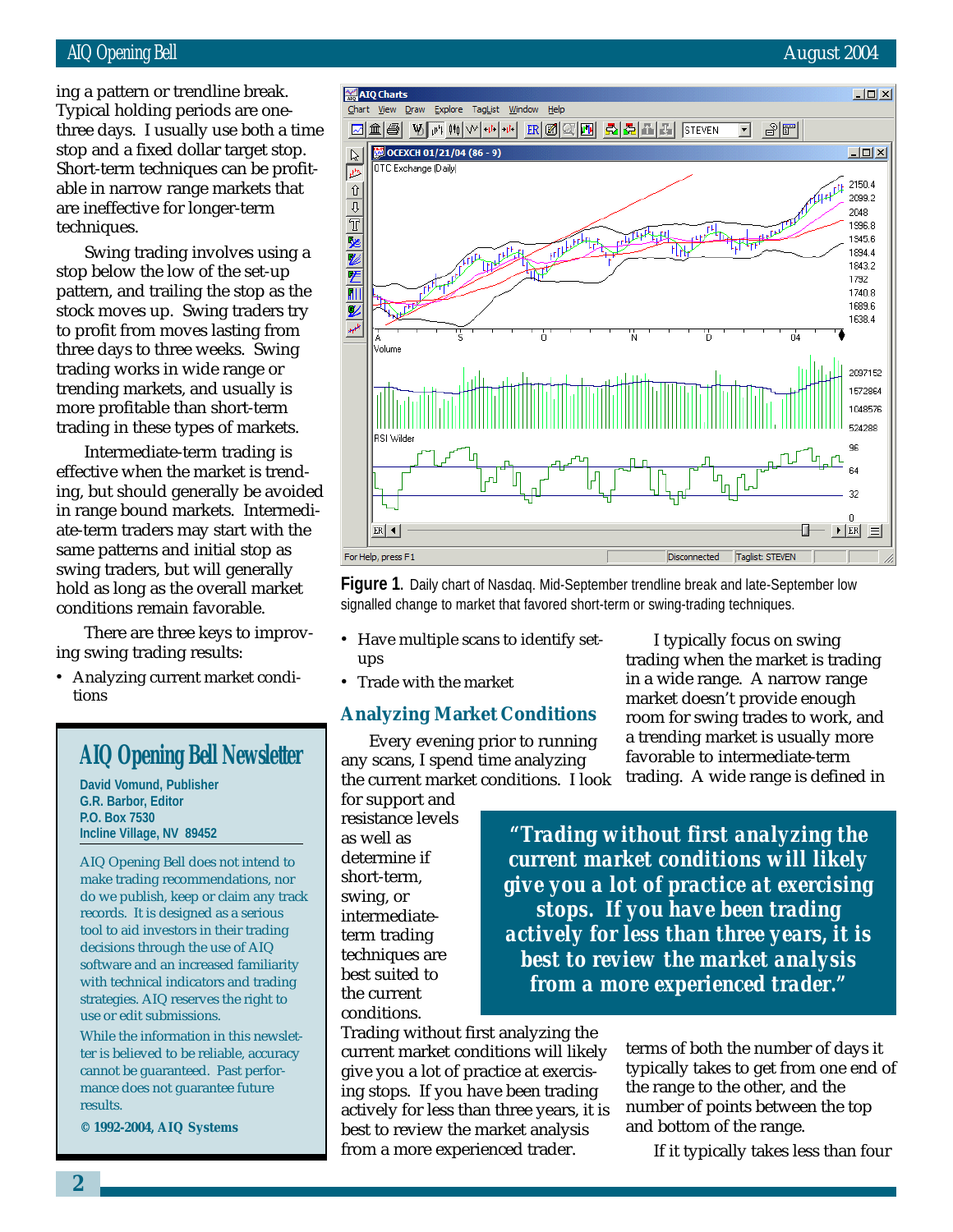days for the market to move from one end of the range to the other, I will favor short-term trading over swing trading. It usually takes at least one day in order to know that the market has bounced off support or resistance, which leaves at least three days of a favorable environment for the swing trade to work if the market is trading in a range at least four days wide.

I also look at the number of points between the upper and lower boundaries of the range and the average number of points the market travels in a day. If the market is trading in a 100-point range and it typically moves about 20 points a day, then there is plenty of room for a swing trade to capture a move. If the market is trading in a 60-point range and typically moves about 20 points a day, then there is usually not enough room for swing trades to work.

**Figure 1** shows the NASDAQ during the latter part of 2003 and January of 2004. The NASDAQ had been on a run from April to September. In mid-September it broke a trendline drawn between the lows of 8/8/03 and 9/12/03, as shown in Figure 1. This trendline break was an initial signal that things may be changing.

Following this trendline break, the NASDAQ set a lower low the last week of September. These two signals taken together indicated that conditions were changing, the run was likely over, and it was time to switch to short-term or swingtrading techniques.

#### **Have Multiple Scans To Identify Set-Ups**

The set-ups I use most often for swing trading are pullbacks, trendline breaks, morning stars, and flags. It is important to have more than one type of scan in your toolbox because sometimes the market will favor one type of set-up over the others. I like to have several tools

#### **Table 1. EDS scan for Flag formations**

- ! Look for Stocks above \$5 & Daily Volume > 200,000. ma50 is SimpleAvg([close],50). PriceVolumeFilter if [close]>5 and [Volume ESA]>2000 .
- ! Look for Narrow Bases High3Day is HiVal([high],3). Low3Day is LoVal([low],3). NarrowBase if ( High3Day - Low3Day ) < 0.025 \* High3Day.
- ! Look for 4% up move in 5 days UpMove if val( $\{[\text{high}], 5\}$  < 0.96  $*$  High3Day.
- ! Bull Flag if narrow base after a quick 4% up move UpandBase if UpMove and NarrowBase and PriceVolumeFilter and [close] > ma50.
- ! look for a quick 4% down move DownMove if val( $[low]$ ,5) > 1.04  $*$  High3Day.
- ! Bear Flag if narrow base after a quick 4% down move DownandBase if DownMove and NarrowBase and PriceVolumeFilter and [close] < ma50.

available and go with the one that is working best.

Links to basic scans that can be used to identify the first three

patterns can be found on page 9 in the May issue of the *Opening Bell* located at:  $http://$ 128.121.114.137/ may04obm.pdf. As outlined in previous articles, and AIQ seminars, these basic scans can

be improved by adding volume, money flow, and market timing considerations.

**Table 1** shows the EDS code for a scan I use to look for flag patterns. A flag formation is a brief, narrow, basing area after a rapid run up in price. The first section in the flag scan of Table 1 limits results to stocks above \$5 with average volume of at least 200,000 shares a day. The second section looks for narrow basing periods. The third section looks for stocks that have made a move of at least 5% in 5 days. The fourth section combines these filters

*"The set-ups I use most often for swing trading are pullbacks, trendline breaks, morning stars, and flags. It is important to have more than one type of scan in your toolbox because sometimes the market will favor one type of set-up over the others."*

to look for potential bull flags.

This EDS file can be downloaded from AIQ's web page at www.aiqsystems.com. Click *Educational Products* and *Opening Bell*.

I ran the flag scan on 12/22/03 and it found the seven candidates shown in **Figure 2** (see list on right side of chart). Given the simple nature of the scan, I review the charts of each candidate looking for a rapid price move on strong vol-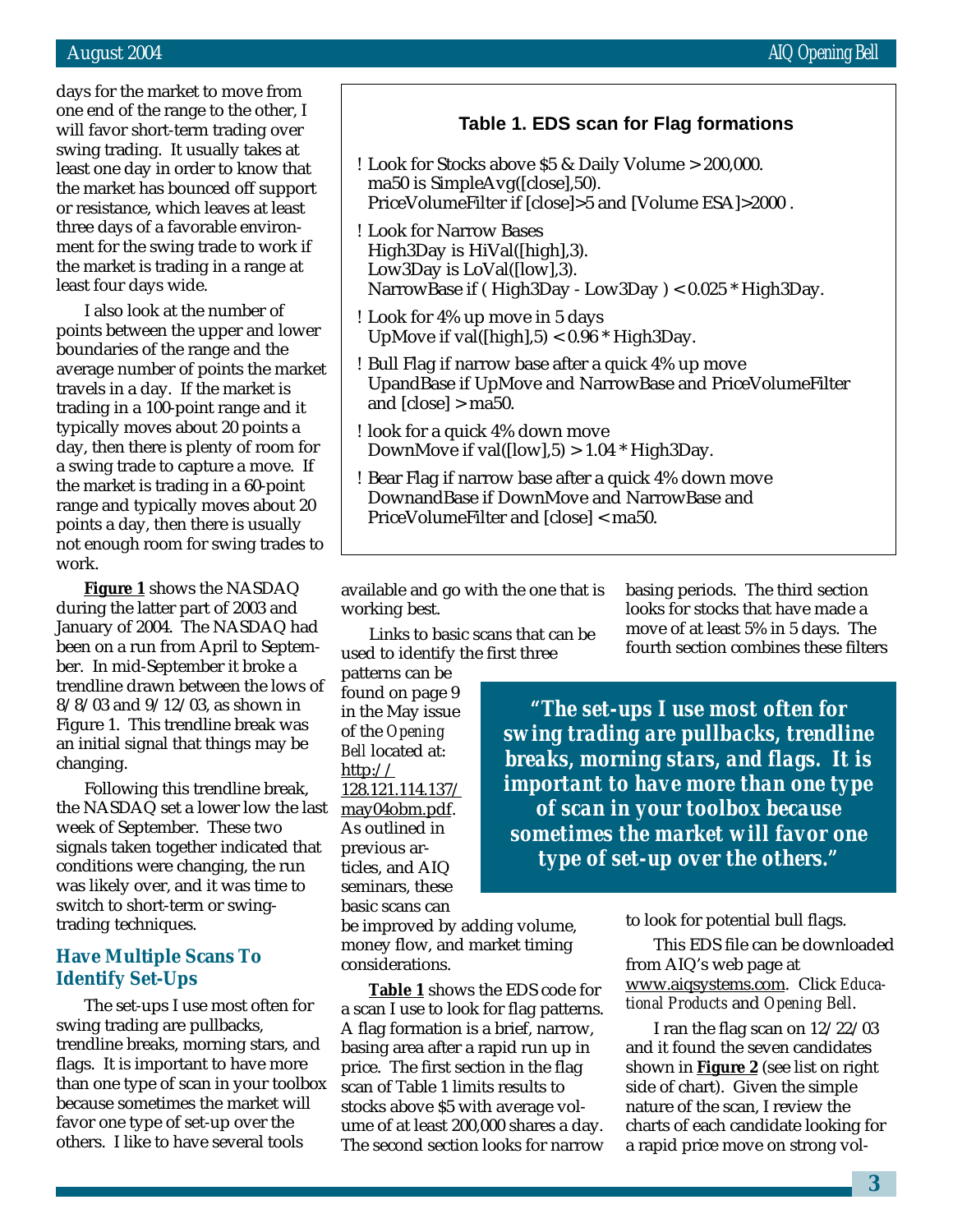$22/03$  scan, four were interesting ume, followed by lower volume during the basing period. Of the seven candidates found on the 12/ flag formations: RD, TOT, UAG, and XOM. Three days after finding the flag, RD broke out of the formation and had a nice three-day run as shown in Figure 2.

#### **Trade With The Market**

Finding good swing trading setups is fairly straight foreword. However, just taking every trade that comes along will lead to mixed results. The leverage in swing trading comes from learning to time the trades with the rhythm of the market. This requires spending some time in the school of hard knocks, and learning to focus on the charts — not emotions or CNBC.

When the market is trading in a base, the best time to take new swing trades on the long side is when the market bounces from the bottom of the base. New short trades should be taken when the market retraces from the top of the base. The middle of the base is the 'no zone' — avoid new trades in this area and manage existing trades instead.

Sometimes the top and bottom of a basing area are flat, making it easy to tell when the market is approach-

*"The leverage in swing trading comes from learning to time the trades with the rhythm of the market. This requires spending some time in the school of hard knocks, and learning to focus on the charts — not emotions or CNBC."*

ing support or resistance. Frequently, the top and bottom of the base slopes, which makes it a little harder to tell if the current swing has reached the upper or lower boundary of the base. In practice it is often best to close positions as the market approaches support or resistance

move through resistance on the first try. This is why I begin taking profits as the market approaches the previous swing high. In the case of Figure 3, the market exceeds the high of point 1 for two days. During this period I am out of the market looking for signs of a reversal, which

would provide an opportunity to take new swing trades on the short side.

The overbought nature of the 4 day Wilder RSI shown on the bottom of Figure 3 gives me confidence that the market will reverse in the area of the previous swing high, so I begin looking for a lower-low as an indication that a retracement has started. When the lower-low occurs a few days after point 3, I take swing trades on the short side and begin looking for the market to test the support of the recent swing low and signs of the market being oversold. As the market tests support at the bottom of the gap-up from point 2 while the 4-day RSI is showing an oversold condition, I take profits and start looking for a bounce to provide an opportunity to enter new long positions.

After testing the top of the gap from point 2 on four consecutive days (point 4), the market makes a higher high which signals me to enter new swing trades on the long side and begin looking for a retest of



rather than trying to time the exact top or bottom.

**Figure 3** shows the NASDAQ in a three-month trading range. The island bottom at point 2 is an obvious place to start taking trades on the long side. Trades entered following the low at point 2 become profitable as the market bounces.

> As the market approaches the most recent swing high (point 1), begin taking profits.

A previous swing high usually provides resistance, and the market usually does not

AIQ Opening Bell August 2004



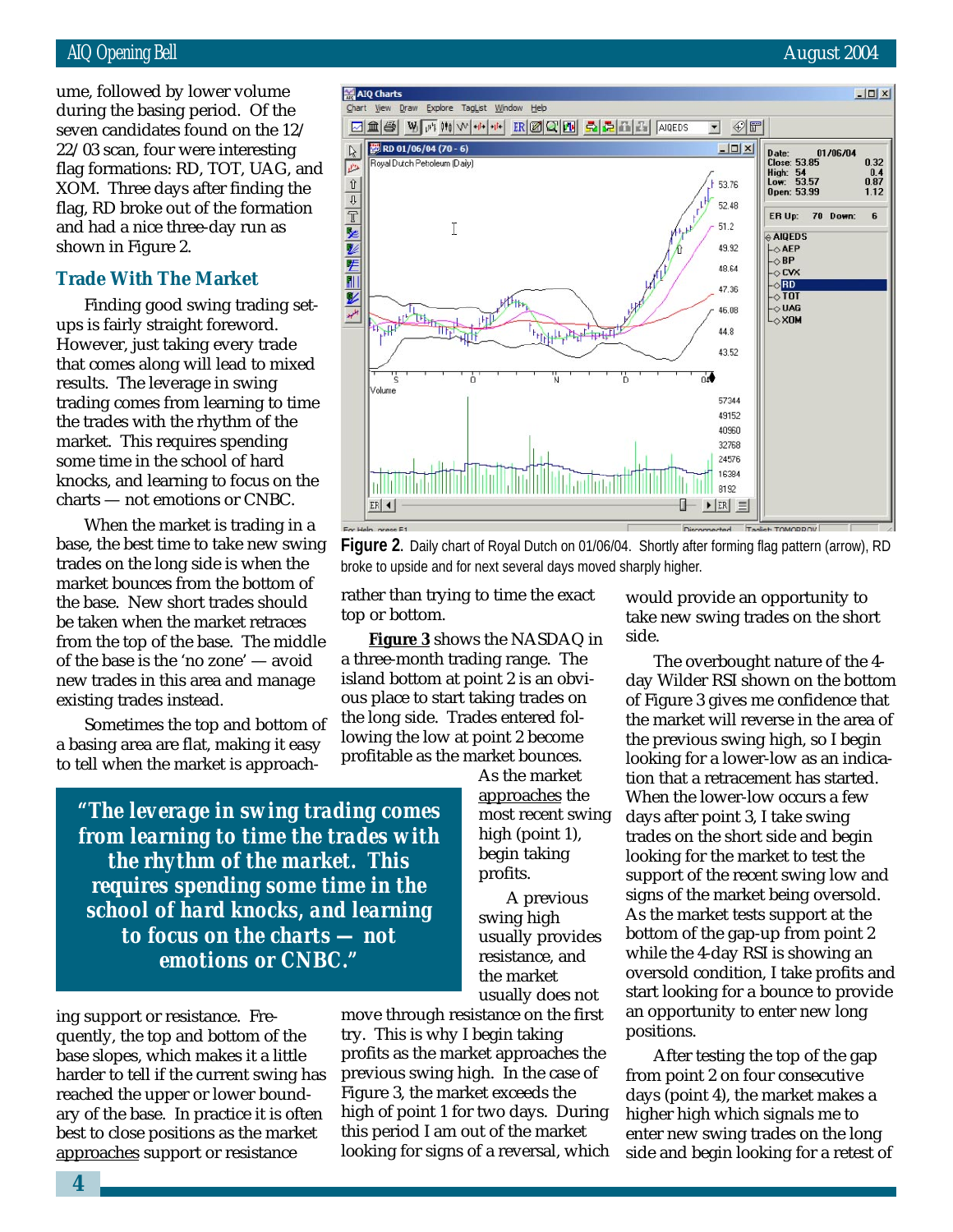the swing high at point 3, or an overbought condition.

 $\overline{\mathbb{R}}$ 

凸

 $\frac{1}{\sqrt{2}}\left|\frac{1}{\sqrt{2}}\right|\left|\frac{1}{\sqrt{2}}\right|\left|\frac{1}{\sqrt{2}}\right|\left|\frac{1}{\sqrt{2}}\right|\left|\frac{1}{\sqrt{2}}\right|\left|\frac{1}{\sqrt{2}}\right|\left|\frac{1}{\sqrt{2}}\right|\left|\frac{1}{\sqrt{2}}\right|\left|\frac{1}{\sqrt{2}}\right|\left|\frac{1}{\sqrt{2}}\right|\left|\frac{1}{\sqrt{2}}\right|\left|\frac{1}{\sqrt{2}}\right|\left|\frac{1}{\sqrt{2}}\right|\left|\frac{1}{\sqrt{2}}\right|\left|\frac{1}{\sqrt{2}}\right$ 

医  $\overline{\mathbf{N}}$ 

₽

SI Wilde

 $ER$   $\vert$   $\vert$ 

C Exchange (Daily)

I keep repeating the process outlined above until the market breaks out of the basing area after point 7. I am often asked why I take profits when the market is approaching resistance rather than holding positions to see if the market can break through resistance. The reason is that markets usually do not break through resistance on the first try, and no one goes broke taking profits. When the market finally does break through resistance or support (it always does), then I will establish new trades in the direction of the market.

Swing trading is a powerful tool that should be part of the trader's toolbox. As with most projects, the best results are obtained when an experienced user has the right tool for the job.

If you have questions on this article or would like to see Steve Palmquist's current market analysis and trading set-ups, send him an email at letter@daisydogger.com.

Reserve your seat

AIQ's 15th Annual Lake Tahoe Seminar See Page 9 for agenda and speakers at this popular seminar. Scheduled October 11, 12, and 13, 2004.

#### **S&P 500 Changes**

**Changes to the S&P 500 Index and Industry Groups:**

Sovereign Bancorp (SOV) replaces Union Planters (UPC). SOV is added to the Banks (BANKGRP) group.

Gilead Sciences (GILD) replaces Bank One (ONE). GILD is added to the Biotechnology (BIOTECHN) group.



**Figure 3.** Candlestick chart of Nasdaq showing three-month trading range at end of 2003. Numbers on chart indicate swing highs and lows. RSI indicates these points coincide with overbought and oversold regions on chart.

#### **STOCK DATA MAINTENANCE**

#### **The following table shows stock splits and other changes:**

| <b>Stock</b>              | <b>Ticker</b> | <b>Split</b> | <b>Approx. Date</b> |
|---------------------------|---------------|--------------|---------------------|
| <b>Euro Tech Holdings</b> | <b>CLWT</b>   | 3:2          | 08/03/04            |
| <b>Capital Cross</b>      | <b>CAPX</b>   | 2:1          | 08/10/04            |
| <b>Bank of Commerce</b>   | <b>BOCH</b>   | 3:1          | 08/17/04            |
| <b>Encore Wire Corp.</b>  | WIRE          | 3:2          | 08/17/04            |
| Potash Corp. Saskat       | <b>POT</b>    | 2:1          | 08/18/04            |
| <b>Bank of America</b>    | <b>BAC</b>    | 2:1          | 08/30/04            |
| Countrywide Financial     | <b>CFC</b>    | 2:1          | 08/31/04            |

#### **Trading Suspended:**

Bank One (ONE), ISCO Inc. (ISKO), Kroll Inc. (KROL), Mony Group (MNY), Plains Resources (PLX), Vans Inc. (VANS)

#### **Name Changes:**

Ethyl Corp (EY) to NewMarket Group (NEU) Network Associates (NET) to McAfee Inc. (MFE) WellCare Group (WCG) to WellCare Health Plans (WCG)

#### August 2004 **AUGUST 2004** All Control of the Control of the Control of the Control of the Control of the Control of the Control of the Control of the Control of the Control of the Control of the Control of the Control of t

1817.6 1792 766.4

80

48 32 16  $\blacktriangleright$  ER  $\equiv$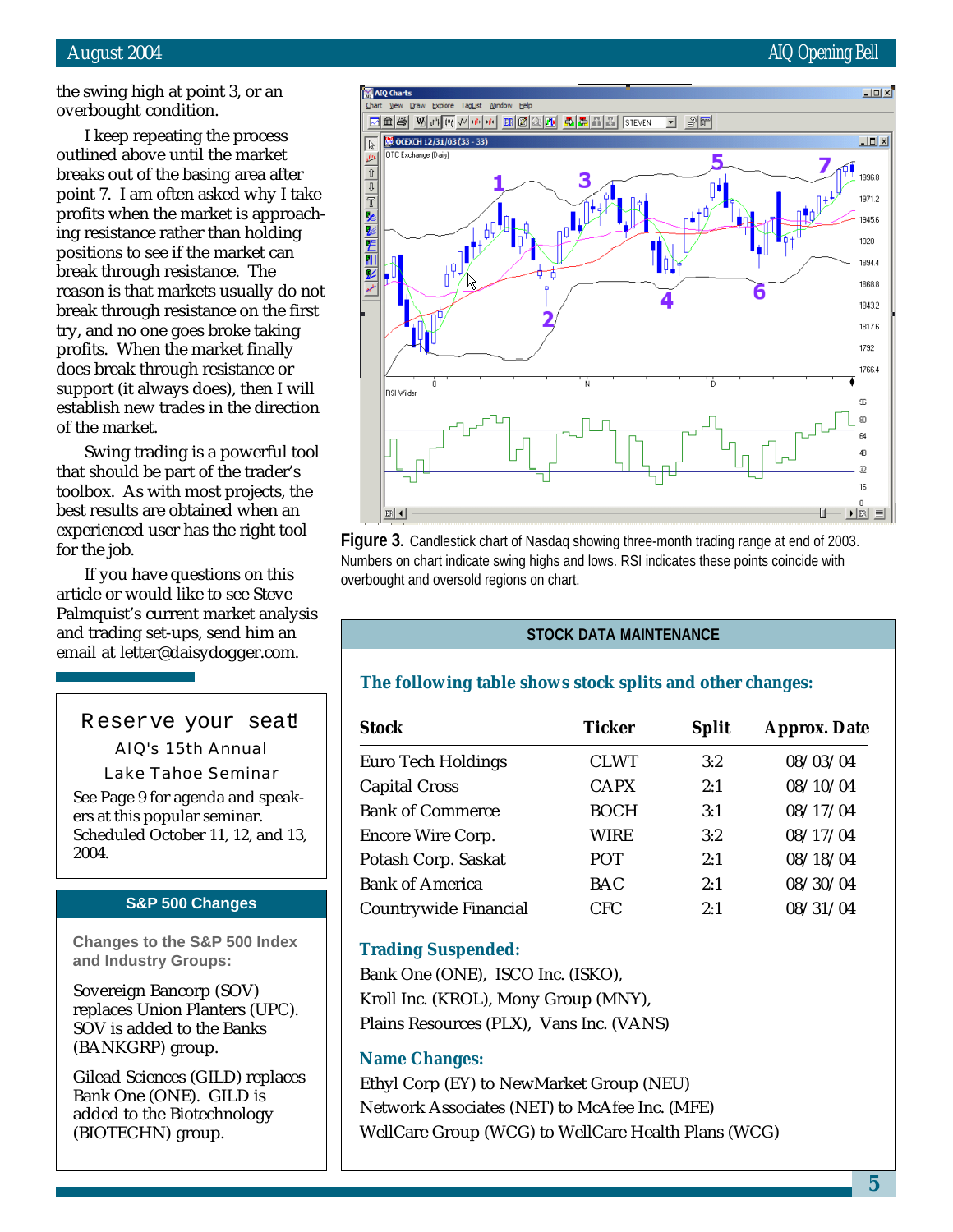

*US and WAL Score Relationship*

# **AIQ's US Score and WAL Score Can Be Valuable Market Timing Tools**

**DAVID VOMUND**



lose effectiveness. There is a short list of techniques that have withstood the test of time and continue to work year in and year out.

One such technique uses the Unconfirmed Signal Score (US Score) as a market timing tool. The US Score, found on AIQ's Market Log report, is an Up/Down Ratio of all unconfirmed Expert Rating signals for stocks in the user's database. In this article we'll discuss this technique and show the relationship between the US Score and the WAL Score. The WAL Score, also found on AIQ's Market Log report, displays the Up/Down Signal Ratio from the Weighted Action List.

AIQ added the US Score and WAL Score to the Market Log report in 1994. Many AIQ users have

#### **By David Vomund**



**Figure 1.** Daily chart of IBM. 96-Sell ER signal on 06/23/04 was confirmed two days later by change in direction of Phase indicator.

AIQ user Jeff Fryer discussed using the scores as his main market timing tool. Subscribers to my *VISalert.com* know that a large part of my market

> timing decisions are based on these scores as well.

What are the US and WAL Scores? To understand the scores you first have to understand AIQ's

*"AIQ added the US Score and WAL Score to the Market Log report in 1994. Many AIQ users have followed them closely ever since."*

followed them closely ever since. AIQ user Richard Schmidt, in a 1995 *Opening Bell* interview, said he used the scores as a confirmation of market direction. As recently as the May 2004 issue of the *Opening Bell*,

Expert Ratings and a confirmation technique. Using pre-defined buy and sell rules, AIQ issues an Expert Rating for every equity on every trading day. Signals of 95 or greater are significant. **Figure 1** shows a

chart of International Business Machines (IBM) with the date set to 6/23/04. On this day IBM issued a 96 sell Expert Rating signal.

Expert Ratings on individual stocks can be erratic so most people apply a confirmation technique. The most popular technique looks at the direction of the Phase indicator (the Phase indicator is the MACD set to 10 and 49 days). With a confirmation technique, an Expert Rating buy signal is not confirmed until or unless the Phase indicator is increasing. Conversely, an Expert Rating sell signal is not confirmed unless or until the Phase indicator is decreasing.

Looking again at Figure 1, IBM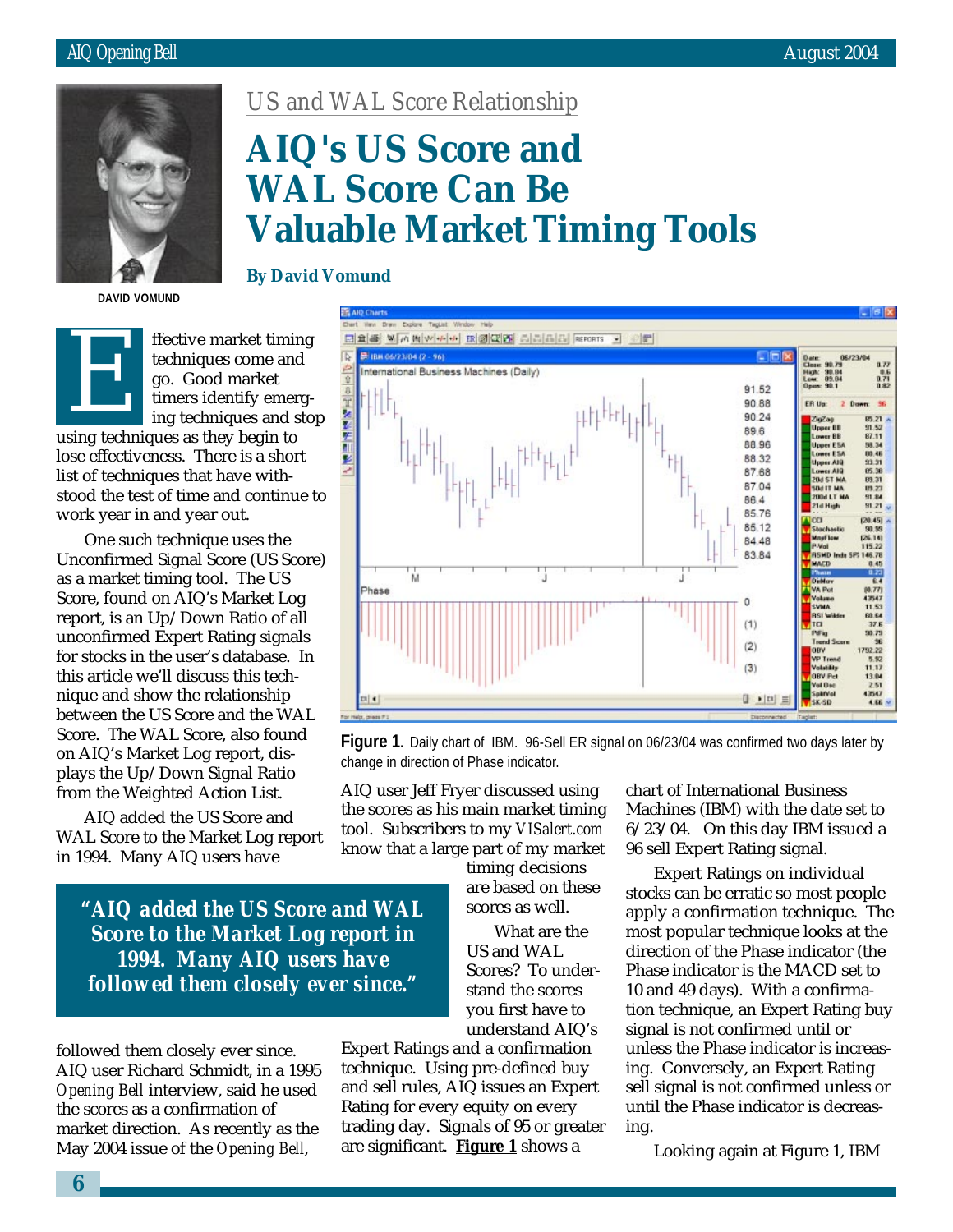#### August 2004 AIQ Opening Bell

gave an unconfirmed sell signal on June 23. That's because the Expert Rating issued a 96 sell but the Phase indicator was increasing. It wasn't until two days later that IBM fell in value enough to lower the Phase indicator, confirming the sell signal.

Expert Ratings on individual stocks, even when confirmed, can be suspect but taken as a whole they are very telling. That is, when a lot of stocks give AIQ buy or sell signals at the same time, then that is often very revealing for the market's next move.

To see the percentage of stocks giving AIQ buy or sell signals, use the Market Log report. In Reports, double click *Summary Reports* and select *Market Log*. The last twelve generated Market Logs are saved. Open the most recent copy.

**Figure 2** shows the Market Log on May 14, 2004. Near the top of the report, notice that the WAL Score is 92 – 8. That means of the stocks giving confirmed AIQ signals, 92% are on the buy side and 8% are on the sell side. Next to that is the US Score of 88 – 12. That means of the

| <b>Ell</b> AIQ Reports                                                                                                                                                                                                                   |                                                                                                                                                                            |                                                                                                                                                             |                  |                                                                                                                                                                      |                 | $  B $ $x$ |
|------------------------------------------------------------------------------------------------------------------------------------------------------------------------------------------------------------------------------------------|----------------------------------------------------------------------------------------------------------------------------------------------------------------------------|-------------------------------------------------------------------------------------------------------------------------------------------------------------|------------------|----------------------------------------------------------------------------------------------------------------------------------------------------------------------|-----------------|------------|
| Reports Very Generate Help                                                                                                                                                                                                               |                                                                                                                                                                            |                                                                                                                                                             |                  |                                                                                                                                                                      |                 |            |
| $-171$ $-100$ $-1$                                                                                                                                                                                                                       |                                                                                                                                                                            |                                                                                                                                                             |                  |                                                                                                                                                                      |                 |            |
| Ma AlQ Reports<br>= 10 Stock Reports<br>= 10 Stock Reports<br>= 10 Stocky Reports<br>= 10 Mutual Fund Re<br>Sector Reports<br><b>Hutual Fund Reports</b>                                                                                 | Date 05/14/04 Friday<br>ER 33-33 0-100 Days 23<br>WAL 92-8<br>Using SP500<br>Market Plot                                                                                   | $US 88 - 12$<br>Bearsh Bulish                                                                                                                               |                  | DJJA 10012.87 SPX 1095.70<br>Change DJIA 2.13 SPX -0.75<br>Group Score 0+100- Group Delta 0+100-<br>Access Plat                                                      | Bearish Bullish |            |
| Weekly Stock Reports<br>Weekly Group Reports<br>Weekly Sector Reports<br>Weekly Mutual Fund Reports<br>E- D Sunnery Reports<br>Market Log<br>Navket Log Sector Rotation<br>俹<br>Weekly Trendine Breakout<br>匬<br>Daiy Transfirm Brasicut | MACD<br>MD Osc<br>DisMov<br>VAPrt<br>OBV Pd<br>P-Vol<br>N-Vol<br>MF Rsi<br><b>SVMA</b><br>AD Line<br>AD Ind.<br>AD Osc<br>SK-SD<br>Sumind<br><b>HI/LO</b><br><b>RS SPX</b> | $- 15555555556$<br>4444<br>4666<br>6668<br>1111<br>それもも<br><br>1111<br>eeee<br>6666<br>4646<br><b><i><u>BARRESSEER</u></i></b><br>1555555555888<br>eccecccc | 3333<br>******** | MACD<br>MD Osc<br>DirMov<br><b>VAPd</b><br>OBV Pct<br>P-Vol<br>N-Vol<br>MF Rsi<br>Mrs/Flow<br>OBV.<br>MA 21<br>MA.100<br>MA 200<br>Index<br>Raw Scr<br><b>HIL021</b> |                 |            |
| For Help, press P1                                                                                                                                                                                                                       |                                                                                                                                                                            |                                                                                                                                                             |                  |                                                                                                                                                                      |                 | PALM       |

**Figure 2.** AIQ Market Log report run on 05/14/04. Listed at the top of the report are the WAL Score (92-8) and the US Score (88-12).

stocks giving unconfirmed AIQ signals, 88% are on the buy side and 12% are on the sell side.

The WAL and US Ratios are dependant on the stocks in your database. To maintain consistency, I



**Figure 3.** Daily chart of S&P 500 index showing swing low in May of 2004. Recovery on 05/25 was preceded by bullish US and WAL Scores.

always run the Market Log report on a list of the S&P 500 stocks.

While it is helpful to monitor both ratios, the US Score is the more important of the two. That's because it leads the WAL Score. For example, if the US Score shows 95% buys implying lots of unconfirmed signals, then we know that when the market rallies most of these signals will become confirmed, leading to a bullish WAL Score.

The US Score is a valuable market timing tool and has withstood the test of time. A detailed article on how to apply this ratio can be found in the August 2003 *Opening Bell* (http://128.121.114.137/ aug2003obm.pdf) with a follow-up in the January 2004 issue. I encourage you to re-read those articles.

In this article, we will concentrate on the US and WAL relationship; the market's May swing low provides an excellent example (**Figure 3**).

**Table 1** shows the WAL and US Scores as the market formed its low. On May 7, the start of the table, the market was very weak as the Dow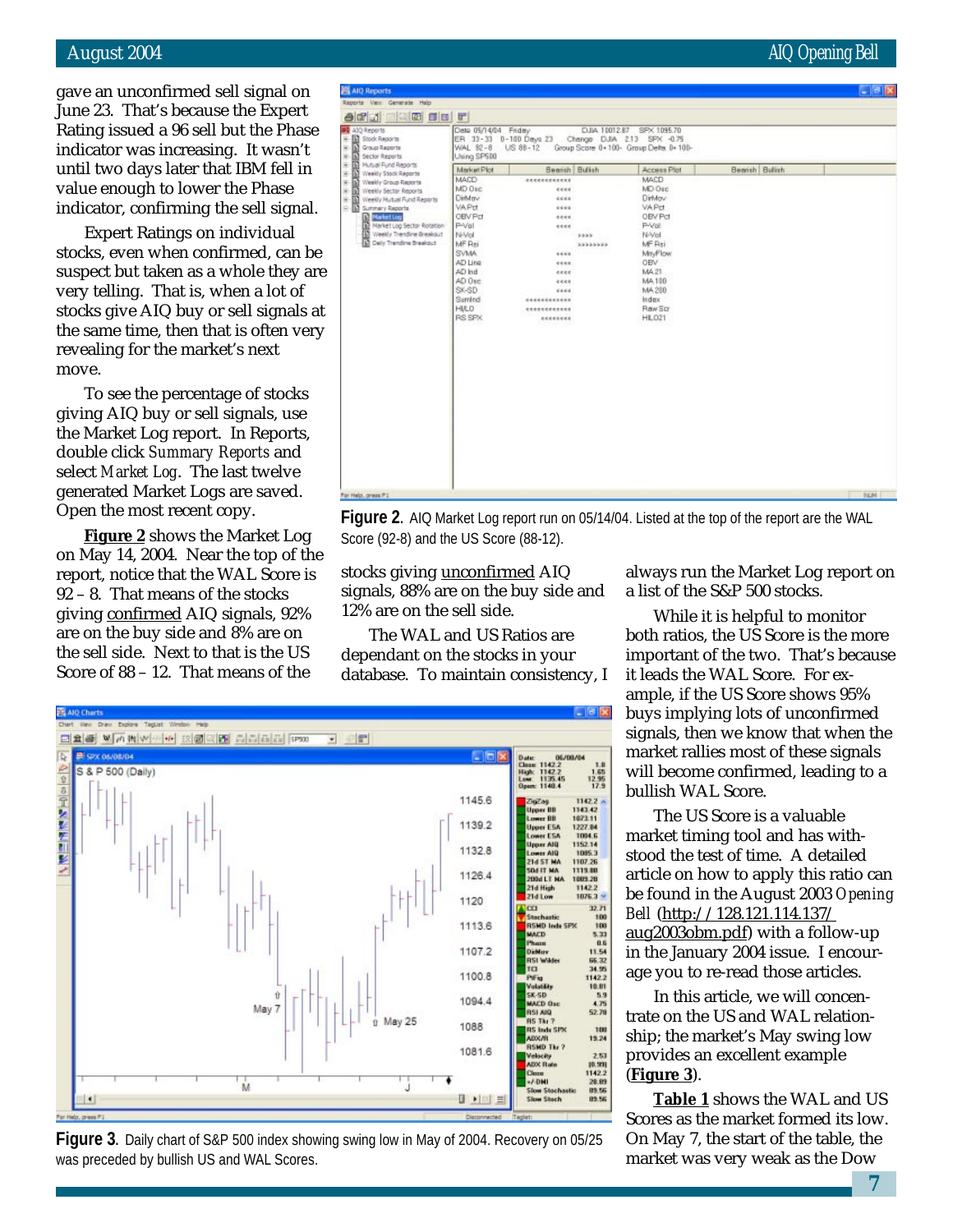#### AIQ Opening Bell **August 2004 August 2004**

greater than 85% is important). That fell 124 points. There was enough weakness to bring the US Score to a 95% bullish reading (any percentage was an indication that the market decline was nearing an end but it was too early to buy. Why? At the same time that the US Score was giving its bullish reading, the WAL Score showed 81% sells. It would take a few more days before the WAL Score moved to a more neutral level.

Over the next few days the market built a base. As it drifted sideways, the US Score remained bullish and the WAL Score moved to a more neutral reading. With the bullish US Score we knew that it would only take a small rally to confirm many of those signals and bring the WAL Score to a bullish mode. That happened on May 14 when the WAL Score was a bullish

| <b>Bell</b>                                                                                                                                                                                                                                                                                                                                        |                                                                                                                                                                                                                     |                                                                                                                                                                 |                                                                                                                                       | <b>July 2004</b>                                                                                                                                                                                                   |  |
|----------------------------------------------------------------------------------------------------------------------------------------------------------------------------------------------------------------------------------------------------------------------------------------------------------------------------------------------------|---------------------------------------------------------------------------------------------------------------------------------------------------------------------------------------------------------------------|-----------------------------------------------------------------------------------------------------------------------------------------------------------------|---------------------------------------------------------------------------------------------------------------------------------------|--------------------------------------------------------------------------------------------------------------------------------------------------------------------------------------------------------------------|--|
| s. There was enough<br>bring the US Score to a<br>eading (any percentage<br>35% is important). That<br>ation that the market<br>earing an end but it                                                                                                                                                                                               | more days.<br>May $21$<br>showed<br>another<br>bullish read-<br>ing where                                                                                                                                           | <b>Date</b><br>5/07/04<br>5/10/04                                                                                                                               | Table 1. WAL and US Scores<br><b>WAL</b><br>$19 - 81$<br>$16 - 84$                                                                    | <b>US</b><br>$95 - 5$<br>$99 - 1$                                                                                                                                                                                  |  |
| to buy. Why? At the<br>at the US Score was<br>lish reading, the WAL<br>d 81% sells. It would<br>ore days before the<br>noved to a more neutral<br>next few days the<br>a base. As it drifted<br><b>US</b> Score remained<br>ne WAL Score moved to<br>al reading. With the<br>ore we knew that it<br>ake a small rally to<br>y of those signals and | both ratios<br>were over<br>80%. Two<br>days later the<br>market re-<br>sponded to<br>these bullish<br>readings as<br>the Dow<br>gained 160<br>points.<br>As the<br>market rallied,<br>the US Score<br>quickly went | 5/11/04<br>5/12/04<br>5/13/04<br>5/14/04<br>5/17/04<br>5/18/04<br>5/19/04<br>5/20/04<br>5/21/04<br>5/24/04<br>5/25/04                                           | $46 - 60$<br>$58 - 42$<br>76 - 24<br>$92 - 8$<br>64 - 36<br>$73 - 27$<br>$75 - 25$<br>$71 - 29$<br>$83 - 17$<br>$86 - 14$<br>$94 - 6$ | $98 - 2$<br>$97 - 3$<br>$96 - 4$<br>$88 - 12$<br>$89 - 11$<br>$84 - 16$<br>$88 - 12$<br>$84 - 16$<br>$80 - 20$<br>$63 - 27$<br>$25 - 75$                                                                           |  |
| L Score to a bullish<br>nappened on May 14<br>AL Score was a bullish<br>$\cdot$ it is helpful to monitor both<br>s, the US Score is the more<br>ant of the twoThe US Score<br>uable market timing tool and<br>vithstood the test of time."                                                                                                         | from bullish to<br>bearish. By<br>May 27 the US Score showed 95%                                                                                                                                                    | sells. The US<br>Score was bearish<br>but the WAL's<br>88% buys showed<br>that a short-term<br>top had not been<br>formed.<br>The US Score<br>will catch almost | term market top or bottom.<br>Score to be extremely helpful in<br>toms.                                                               | just as they did on May 14. This<br>event is a better indication of a short<br>More than any other indicator,<br>I've found the US Score and WAL<br>determining market tops and bot-<br>David Vomund publishes VIS |  |
| US Score was a bullish<br>d indication of a near-<br>et drifted for a few:                                                                                                                                                                                                                                                                         | works similarly to the Stochastic<br>indicator in that respect. On rare<br>occasions, the US Score and the                                                                                                          | every short-term top and bottom. It<br>WAL Score agree with one another,                                                                                        | ter. For a sample copy, go to<br>www.visalert.com.                                                                                    | Alert, a weekly investment newslet-                                                                                                                                                                                |  |
| 'eview<br><b>Day, Down the Next --</b><br>'s Range Is Narrowest In a Decade<br>he stock market                                                                                                                                                                                                                                                     |                                                                                                                                                                                                                     | A month ago it looked like the                                                                                                                                  | 7.8%.                                                                                                                                 | stocks. The Nasdaq Composite fell<br>The price of oil closed at 20-year<br>highs, which boosted energy stocks.<br>Energy was the best performing                                                                   |  |

*"While it is helpful to monitor both ratios, the US Score is the more important of the two…The US Score is a valuable market timing tool and has withstood the test of time."*

92% and the US Score was a bullish 88% — a good indication of a nearterm bottom.

The market drifted for a few

## *Market Review*

## **Up One Day, Down the Next -- Market's Range Is Narrowest In a Decade**

continued to trade in a narrow range with modest volatility. Up one day, down the next. THE SLOCK HIATKEL<br>
continued to trade in<br>
narrow range with<br>
modest volatility. U<sub>J</sub><br>
one day, down the ne<br>
So far this year the market's range has been a mere 6.8 percent (versus 39 percent last year), the narrowest in a decade. This market is best suited for short-term trading.

A month ago it looked like the market might rally above its trading range. After the July correction, it is threatening to drop below the range. Late in the month, the S&P 500 fell right to its May closing low but buyers emerged on each occasion.

In July the S&P 500 fell just under 3.4%. That understated the severity of the correction in many

The price of oil closed at 20-year highs, which boosted energy stocks. Energy was the best performing sector in July, gaining 7%. Utilities and Precious Metals had modest gains.

Most sectors fell in July. Electronics with a 12% loss was the worst performer. Consumer Products, Health Care, and Air Transportation fell about 6%.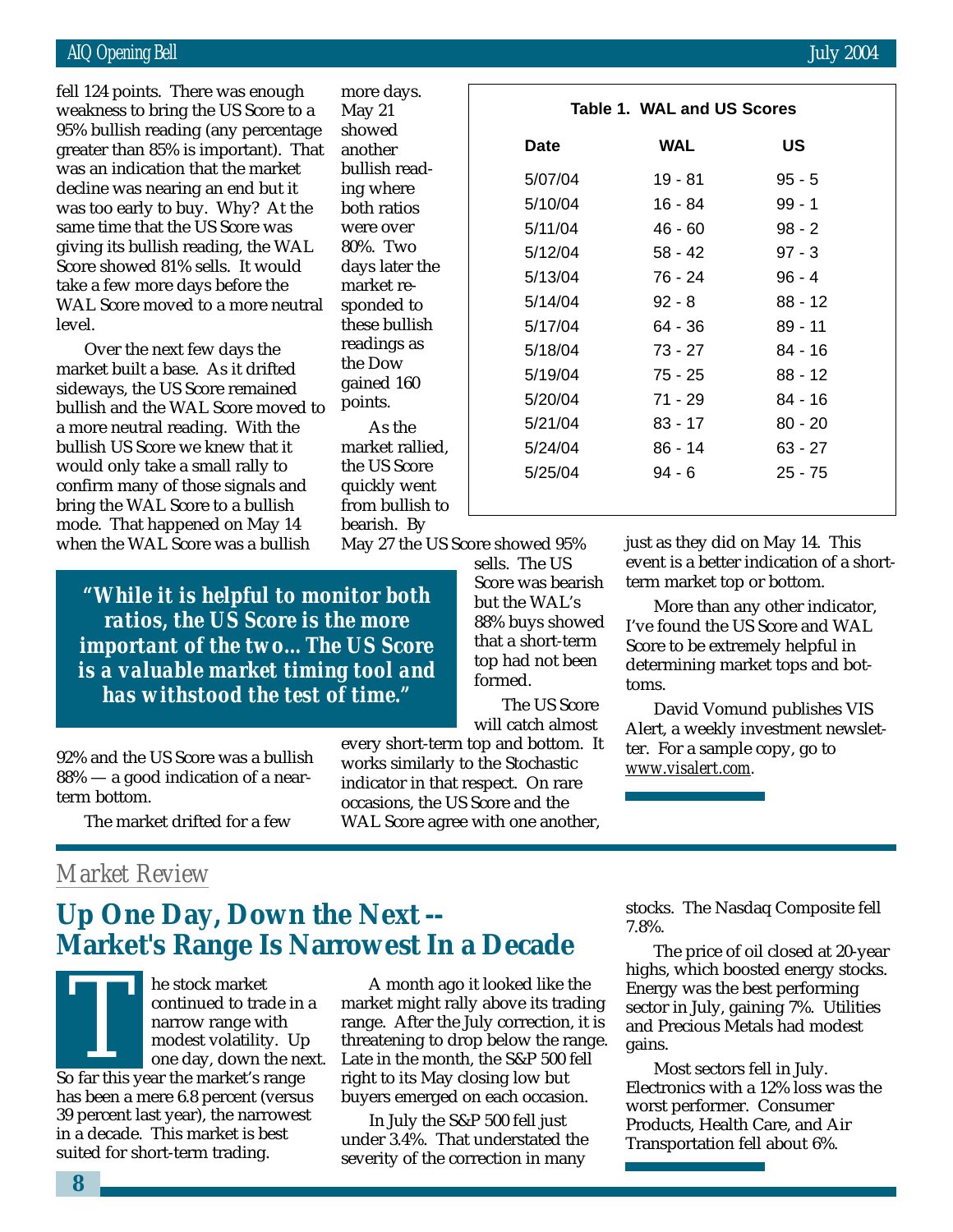#### **August 2004 AIQ Opening Bell Section --- OCTOBER TAHOE SEMINAR**

AIQ invites you to attend the 15th Annual Lake Tahoe Seminar Harveys Resort and Casino South Lake Tahoe October 11, 12, and 13, 2004



# **Dan Zanger,** *chartpattern.com* **Jerry Klein,** *investtalk.com*

President of chartpattern.com. Best known for his record<br>breaking.portfolio.performance Dan Zanger is Founder and breaking portfolio performance, Dan shares technical analysis education in his Understanding Chart Patterns section, and shows his international audience what setups he looks for in finding powerful movers in the



market. Dan's stock recommendations which can be found in his four-night per week newsletter are little known, and often under institutionally-subscribed stocks that he brings to the attention of his readership BEFORE the institutions move them. Dan has been an AIQ user for 12 years.

#### **Steve Palmquist, daisydogger.com**

Steve Palmquist is a full time trader with nearly 20 years of experience and is a speaker at trade shows and seminars. Steve's daisydogger.com site provides trading tips and techniques, and the Timely Trades Letter provides a Market



Outlook, trading setups, and trading tips. Steve is an AIQ user.

#### **Rich Denning, CPA Stock Investor**

Rich Denning, CPA, has been an AIQ user since 1985. A stock investor since 1973, Rich has concentrated on shortterm trading using systems written in AIQ's EDS language.

.



### Two-track format to start

This year's seminar starts out with 2 concurrent tracks on the first day. Track One will be for those recently joining AIQ or for users who need a refresher. Track Two will be for those more familiar with AIQ software, covering some more advanced topics. After lunch both tracks will combine for the remainder of the seminar.

# **All 3 days for only \$795**



## **Hurry! Limited seating call 1-800-332-2999**

Founder of Klein-Pavlis-Peasley. Jerry, as clients and listeners feel comfortable calling him, began his career in the investment industry in 1962. Before starting his own firm, Jerry has acted as a Registered Securities Representative, Investment Advisor and Money Manager with a number of registered securities broker-dealers. He also co-presents



the Investtalk radio show every week night.

#### **David Vomund, Chief Analyst, AIQ Systems**

David Vomund is editor of AIQ's Opening Bell newsletter, and publisher of VISalert.com newsletter. David is an experienced Money Manager and Market Timer.



**Dean Kasparian, President, AIQ Systems**

Dean Kasparian is President of AIQ Systems. An experienced analyst, Dean has been actively involved in all aspects of AIQ product development, AIQ seminars and workshops.



#### **Steve Hill, Vice President, AIQ Systems**

Stephen Hill is Vice President of AIQ Systems. Steve has 12 years experience with AIQ products. He has been involved in all aspects of AIQ through support, sales and teaching seminars.

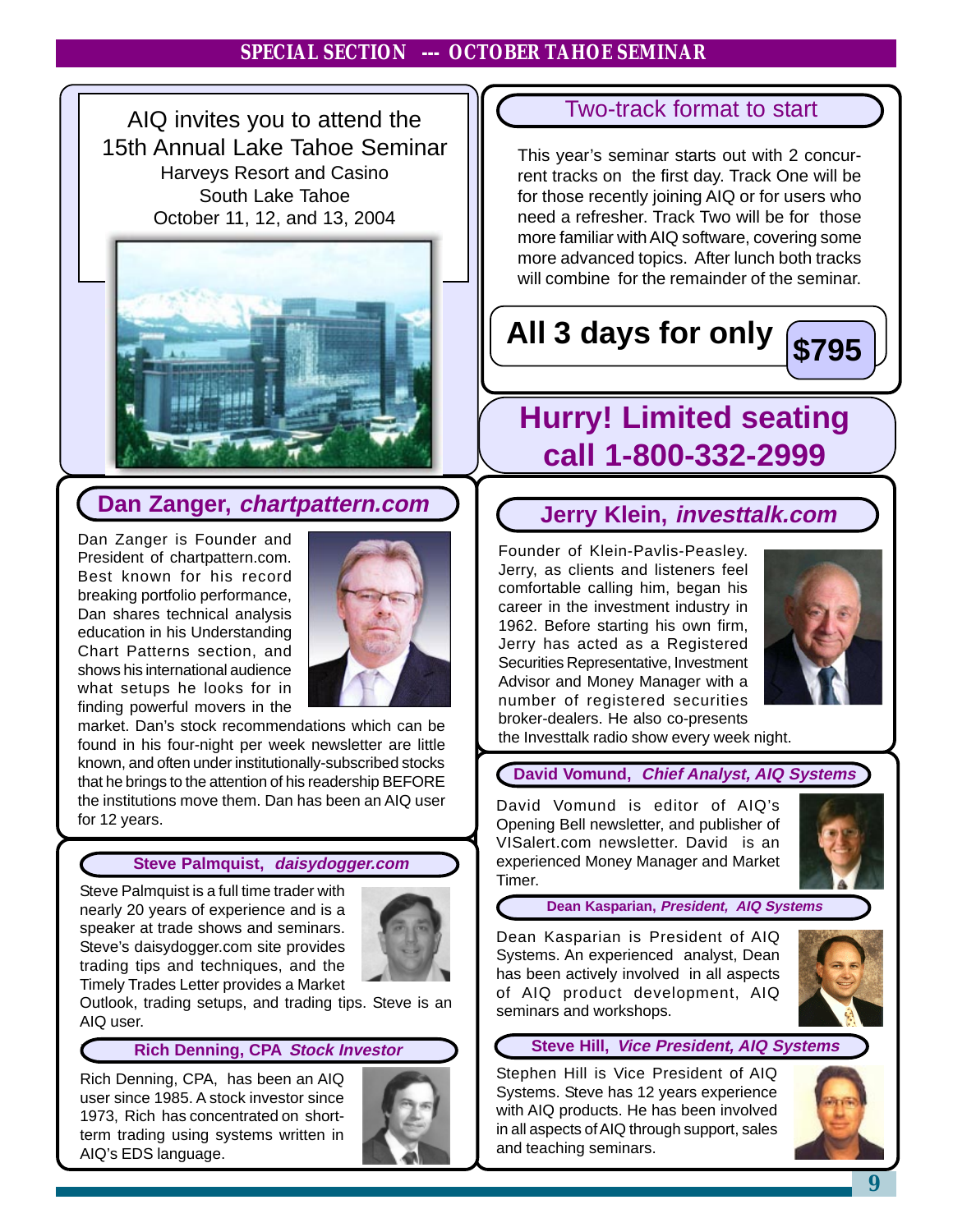#### **SPECIAL SECTION --- OCTOBER TAHOE SEMINAR**

| <b>DAY</b><br><b>Monday October 11, 2004</b>                                                                                                                                                                                                                                                                                                                                                                                                                                                                       |                                                                                                                                                                                                                                                                                                                                                                                                                                                                                                                                                                                |  |  |  |  |  |  |  |
|--------------------------------------------------------------------------------------------------------------------------------------------------------------------------------------------------------------------------------------------------------------------------------------------------------------------------------------------------------------------------------------------------------------------------------------------------------------------------------------------------------------------|--------------------------------------------------------------------------------------------------------------------------------------------------------------------------------------------------------------------------------------------------------------------------------------------------------------------------------------------------------------------------------------------------------------------------------------------------------------------------------------------------------------------------------------------------------------------------------|--|--|--|--|--|--|--|
| <b>ONE</b><br>7:30 - 8.30am Registration and AIQ Hosted Breakfast                                                                                                                                                                                                                                                                                                                                                                                                                                                  |                                                                                                                                                                                                                                                                                                                                                                                                                                                                                                                                                                                |  |  |  |  |  |  |  |
| <b>Track 1 - Using AIQ Effectively</b><br><b>Track 2 - Trading and Exiting</b>                                                                                                                                                                                                                                                                                                                                                                                                                                     |                                                                                                                                                                                                                                                                                                                                                                                                                                                                                                                                                                                |  |  |  |  |  |  |  |
| 8:30am - 10:00am<br><b>Getting Started Right</b><br>David Vomund<br>David Vomund will discuss such areas as Market Timing,<br>Stock Selection and Group/Sector Rotation. Both this<br>session and the following session are perfect for a refresher<br>or if you are new to TradingExpert Pro.<br>10:30am - 12:00noon<br>Getting the Best Out of AIQ Dean Kasparian<br>Dean Kasparian will discuss the primary elements of AIQ's<br>TradingExpert Pro and will focus on how to get the best<br>out of these tools. | 8:30am - 10:00am<br><b>Real Time Trading Strategies</b><br><b>Steve Hill</b><br>Steve Hill will focus on real time trading systems in both<br>RT Alerts and in the new AIQ Real Time Back Test feature.<br>Exiting strategies in real time will also be discussed.<br>10:30am - 12:00noon<br><b>Exit Trading Strategies</b><br><b>Rich Denning</b><br>Rich Denning will focus on the importance of exiting<br>strategies and their place in your overall trading systems,<br>including trailing stops, system exits and days held exits.                                       |  |  |  |  |  |  |  |
| 12:00noon - 1:30pm AIQ Hosted Lunch                                                                                                                                                                                                                                                                                                                                                                                                                                                                                |                                                                                                                                                                                                                                                                                                                                                                                                                                                                                                                                                                                |  |  |  |  |  |  |  |
|                                                                                                                                                                                                                                                                                                                                                                                                                                                                                                                    | <b>Track 1 and Track 2 combined for afternoon sessions</b>                                                                                                                                                                                                                                                                                                                                                                                                                                                                                                                     |  |  |  |  |  |  |  |
| <b>Trading with the Market Part I</b><br><b>Steve Palmquist</b><br>3:30pm - 5:00pm<br><b>Hidden Tools in AIQ</b><br>David Vomund                                                                                                                                                                                                                                                                                                                                                                                   | 1:30pm - 3:00pm<br>Steve's sessions outline trading strategies and how to vary the trading style and exit strategies based on current Market<br>conditions. Steve will be sharing EDS scans and stop loss strategies that he uses in his trading. He will also explain how<br>he analyzes the Market to determine which set of tools to use.<br>David Vomund will discuss some of the lesser known but very powerful tools within AIQ's TradingExpert Pro. Topics will<br>include Hot Keys, Color Studies, Data Management, Custom Indicators, Breadth Builder, and much more. |  |  |  |  |  |  |  |
| <b>Tuesday October 12, 2004</b><br><b>DAY</b>                                                                                                                                                                                                                                                                                                                                                                                                                                                                      |                                                                                                                                                                                                                                                                                                                                                                                                                                                                                                                                                                                |  |  |  |  |  |  |  |
| <b>TWO</b><br>7:30 - 8.30am AIQ Hosted Breakfast<br>8:30am - 10:00am<br><b>Trading System Design</b><br>Dean Kasparian<br>the pitfalls and traps to avoid in developing a system.<br>10:30am - 12:00noon<br><b>ETF Trading</b><br>David Vomund<br>discuss various ETF trading strategies. While day-trading strategies will be highlighted, most of the focus will be on                                                                                                                                           | In this session Dean kasparian will discuss the elements critical to forming a trading system strategy and discuss some of<br>Exchange Traded Funds (ETFs) are the fastest growing financial product in the United States. In this session, David will<br>longer-term rotational systems. David will discuss several mechanical trading systems, including the one that he uses for                                                                                                                                                                                            |  |  |  |  |  |  |  |
| his managed account program, ETFportfolios.net.<br>12:00noon - 1:30pm AIQ Hosted Lunch                                                                                                                                                                                                                                                                                                                                                                                                                             |                                                                                                                                                                                                                                                                                                                                                                                                                                                                                                                                                                                |  |  |  |  |  |  |  |
| 1:30pm - 3:00pm                                                                                                                                                                                                                                                                                                                                                                                                                                                                                                    |                                                                                                                                                                                                                                                                                                                                                                                                                                                                                                                                                                                |  |  |  |  |  |  |  |
| <b>Trading with the Market Part II</b><br><b>Steve Palmquist</b><br>Part II of Steve's session from yesterday.<br>3:30pm - 5:00pm                                                                                                                                                                                                                                                                                                                                                                                  |                                                                                                                                                                                                                                                                                                                                                                                                                                                                                                                                                                                |  |  |  |  |  |  |  |

#### Lessons from a Money Manager and Radio Talk Show Personality *Jerry Klein*

Radio personality, Money Manager, and AIQ user Jerry Klein will discuss his analysis techniques, including the use of chart patterns, indicator readings, and basic fundamental analysis. Common pitfalls investors make will also be highlighted as well as his own "Stink-O-Meter."

#### **6:00pm - 9:00pm AIQ Hosted Cocktail/Dinner Reception**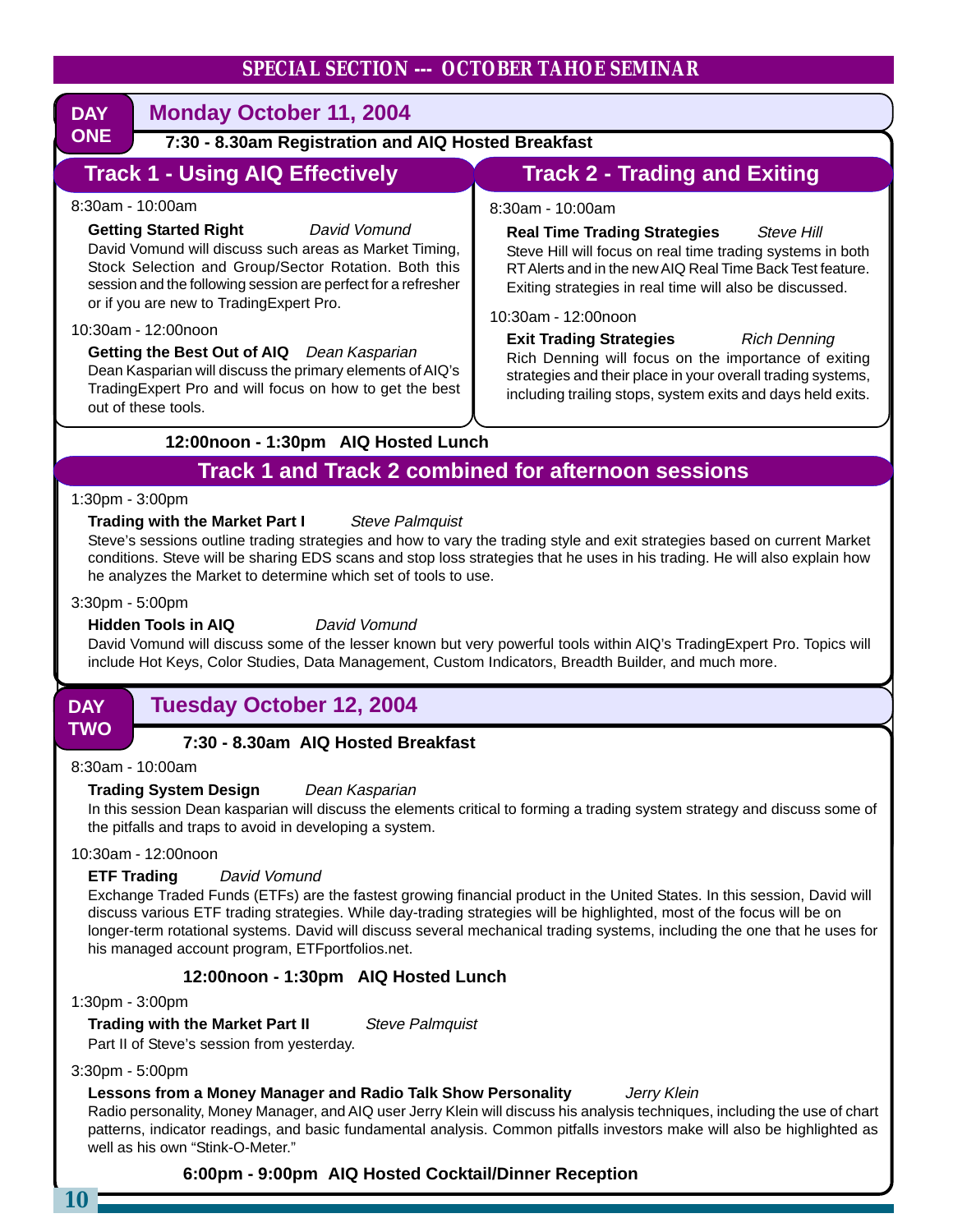

## LIMITED SEATING

Call 1-800-332-2999 To Reserve Your Seat